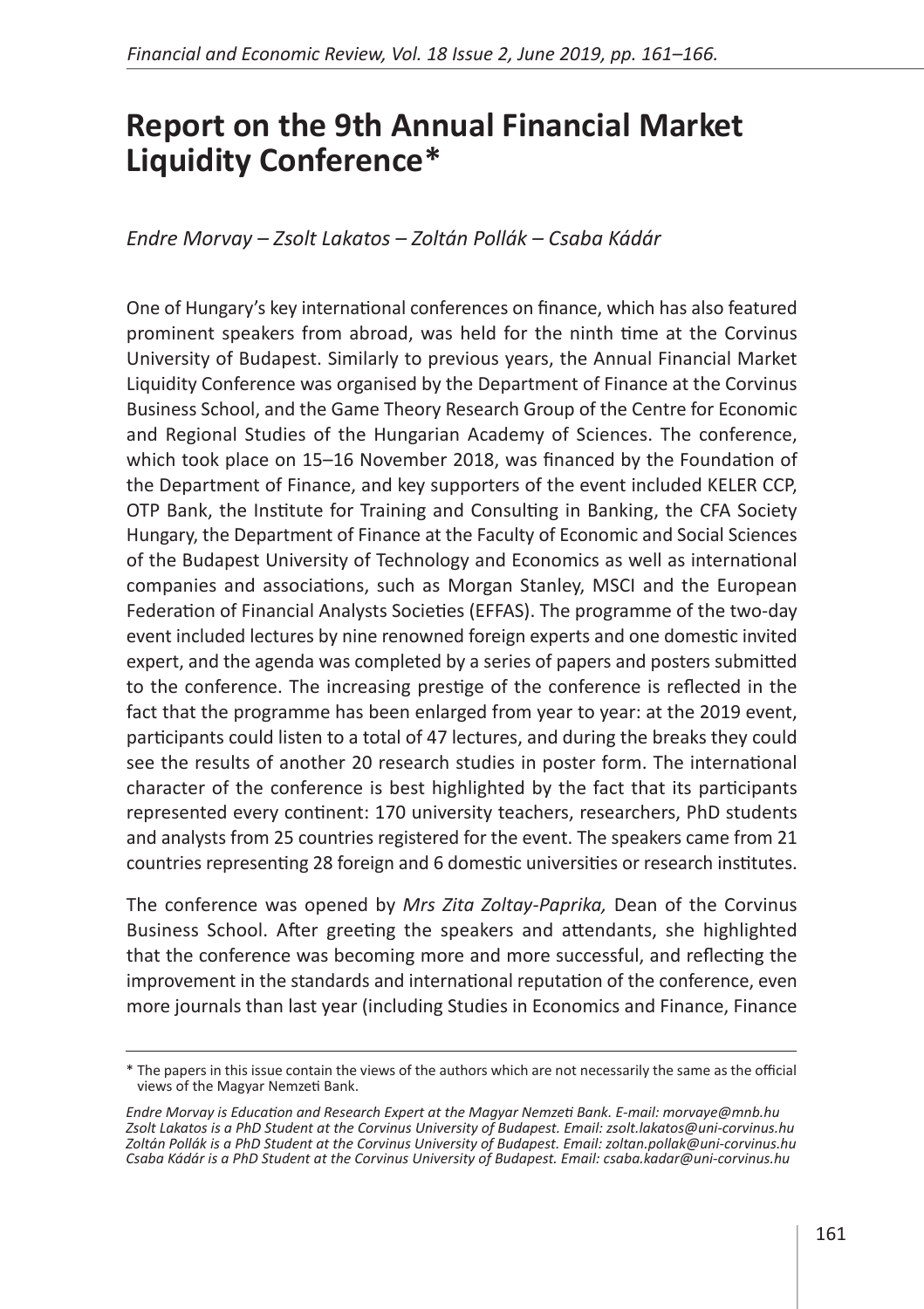Research Letters, Journal of Corporate Finance, Emerging Markets Review, Journal of International Financial Markets, Institutions & Money, Journal of Multinational Financial Management, Risk Management) had notified their wish to receive the papers of the participants on that occasion as well.

The keynote speaker of the opening plenary section was *Edward I. Altman*, the Max L. Heine Professor of Finance, Emeritus at New York University's Stern School of Business and Associate Editor of financial journals including the Journal of Credit Risk and the International Journal of Banking, Accounting & Finance. He gave his lecture 50 years after he first published his multivariable method for evaluating the financial status of US manufacturing companies. In view of the experience gained, the speaker placed the Z-score method developed by him in the wider context of developments in scoring systems. According to the literature, owing to its simplicity, repeatability and reliability, the Z-score method is still an essential and very widely used model for predicting bankruptcy, and the most frequently applied model for comparing results. In the basic 1968 model, calculating the Z-score clearly identified the thresholds for determining if a company was financially healthy or was at risk of default. These thresholds have been widely applied, but are no longer relevant, as bond markets have undergone a significant change, with leveraged loans receiving a boost and indebted companies taking out further loans, with competition increasingly globalised and with the changing distribution of credit ratings. Therefore, an enhanced version of the Z-score model taking account of changed circumstances is to be applied. At the end of his lecture, Altman mentioned where the world stands today in the credit cycle. He is of the opinion that we are now in a benign credit cycle characterised by an increase in credit portfolios and liquidity, low interest rates, a low likelihood of bankruptcy, and high recovery rates. However, he advised that the Z-score results for 2017, the excessive and global indebtedness of several sectors, certain international processes such as the slowdown in economic growth in China, the high likelihood of a recession in major economies and last but not least the general increase in interest rates should be read as cautionary signs.

Following this, lectures in parallel sections were held. The main topics were market microstructure, derivatives, macroeconomics, risk management and quality of life, asset pricing and investments. Theoretical and empirical examinations of market liquidity were also discussed. On the first day, four invited researchers gave lectures in parallel sections.

In the section concerned with the theoretical aspects of liquidity, *Alexander Szimayer*, Professor at the University of Hamburg, presented the effects of a firm's rating in a game theoretical model with asymmetric information. In his model, the informed player, i.e. the manager-owner of a firm decides whether to stay solvent by injecting new equity in low cash-flow states. Rating agencies as outsiders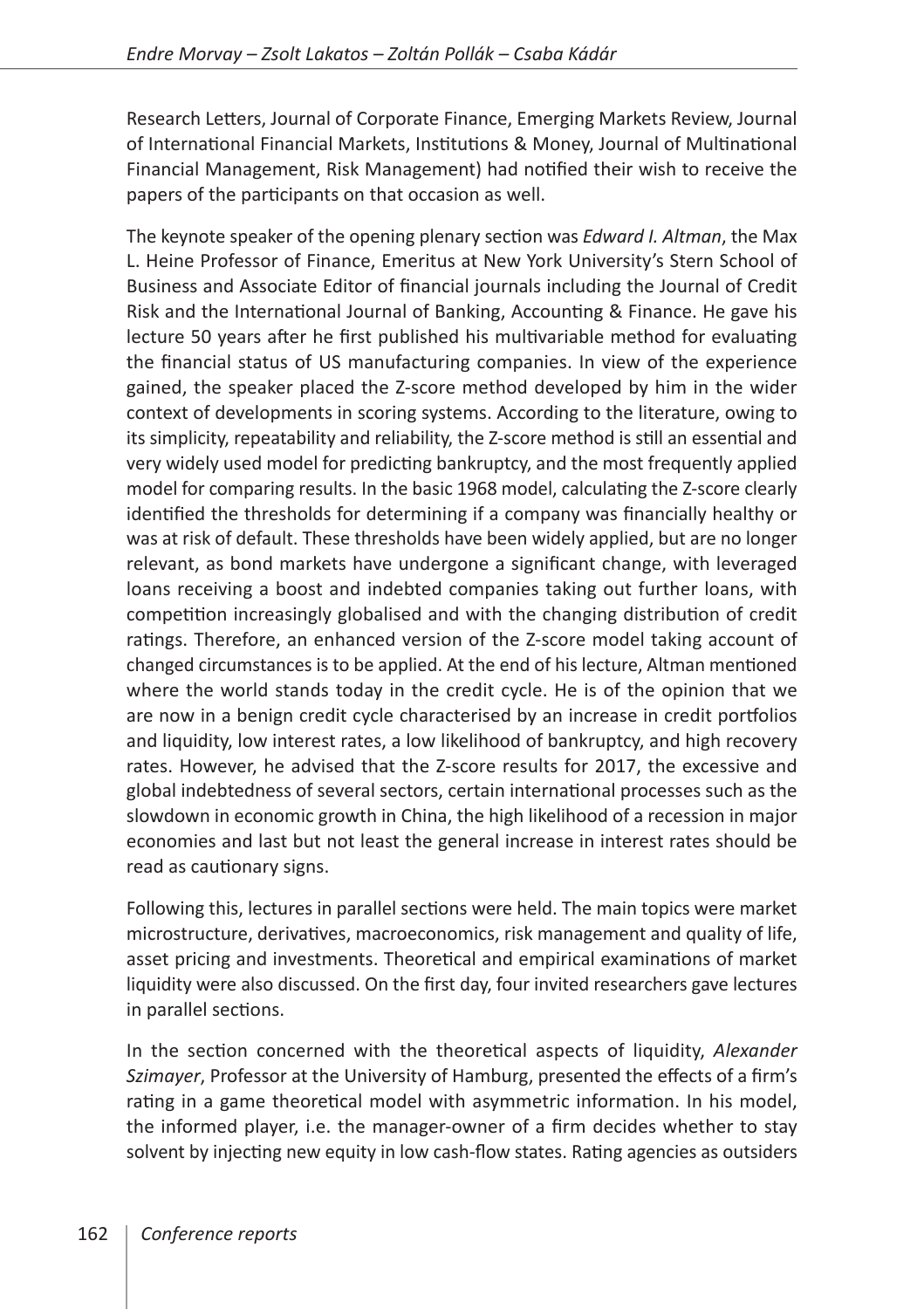learn the firm's quality (rating) and creditworthiness in presence of a measurement error regarding the firm's cash flow. All of this feeds back into the firm's strategic choice of staying solvent or defaulting on its debt. The main conclusion of the model is that the decisions of the two players – the rating agency and the firm – have a mutual influence on each other: rating affects the cost of finance, the firm makes its decision accordingly, which again affects rating. The rating agency rules out more and more reactions of the firm during this interaction, however, at a certain point, the actual option is over the estimation of the rating agency, and thus the rating agency overestimates the measurement error. Under consideration of these measurement errors, the firm delays its default decision, and consequently increases the value of own funds to the expenses of debtors (lenders).

In the section discussing the empirical issues of liquidity, the first speaker, *Niklas Wagner*, Professor at the University of Passau, presented a regression model to explain the extra yield on US stocks, using several liquidity<sup>1</sup> and risk<sup>2</sup> indicators. The speaker's key question was whether regression models based on these indicators allow better forecasting of extra yields on US stocks than the historical average model. The results show that in the period preceding the 2008 global financial crisis, models based on macroeconomic indicators and the TED spread performed better than historical averages. Besides the two indicators, during the financial crisis it was also possible to perform the forecast with the ARMA model, a method for time series analysis, while after the crisis all models based on the indicators performed better.

In the same section, *Igor Loncarski*, Associate Professor of Finance at the University of Ljubljana, examined in his lecture the features of insider trading in the foreign exchange market. An excellent illustration was the case of an inside trader prosecuted in Australia and an employee of the Australian Bureau of Statistics. In his presentation, he aimed at answering the question of how inside traders try to hide their insider information while reducing their losses from accidental market movements. In his study, he used spot currency pairs. He applied the CUSUM test (cumulative sum control chart) for identifying abnormal – insider – trading activities. In the period under review, the test monitors the instable movement of yields by tracking the cumulative sums of the error terms. He outlined that during the execution of their transactions, inside traders presumably try to select the trading dates – directly prior to the announcement of the insider information in question – when the direction of movements in the market is highly forecastable, and the risk of sudden exchange rate movements is low. The presented results confirmed the fact that regulatory authorities and actors interested in the surveillance of the

<sup>&</sup>lt;sup>1</sup> Stock market liquidity: Amihud indicator, Roll-spread, funding liquidity: TED-spread – the difference between the 3-month LIBOR and the yield on the 3-month US Treasury Bill.

<sup>2</sup> VIX index, and macroeconomic and economy policy uncertainty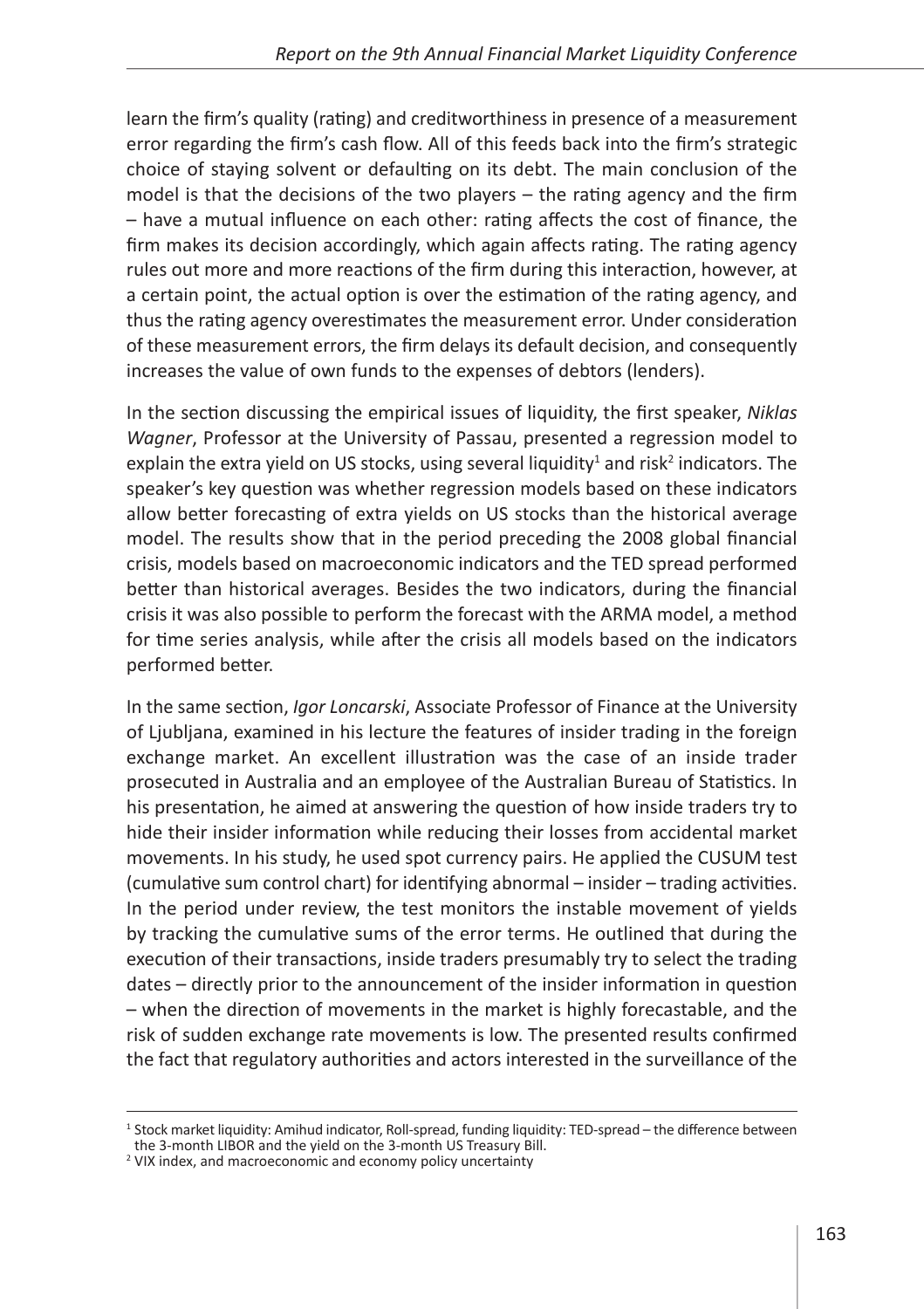market must pay close attention to trading periods around announcement dates in order to be able to detect insider trading.

In the section focusing on the issue of risk management and quality of life, *Md Hamid Uddin*, Associate Professor at Taylor's University, Malaysia, gave a lecture on cybersecurity risks in the banking sector, which may bring a fundamental change in the general perception of bank stability directly linked to global financial markets. The speaker examined the relation between cyber risks and risks related to the performance and operation of the institution. He also pointed out the impact of cybersecurity disclosures on the governance of banks. Risks related to cybersecurity can be seen as a systematic risk – the focal point was on banks that connect the corporations of several sectors through their operations. Banks have to continuously improve their IT systems and therefore have to cope with increasing operating costs. Vulnerable IT systems increase the vulnerability of banks as well as their operational risks, eventually leading to decreased profitability. In the course of improving their IT systems, banks are also exposed to the risk that their IT security systems, due to external contractors mainly involved in development, will remain in the hands of an external party that may have access to confidential data including critical resources. Overall, it can be stated that the top management of banks play an important role in reducing cybersecurity risks.

The first day was closed by a plenary section. In the first lecture, *Seema Narayan*, Associate Professor at the Royal Melbourne Institute of Technology, discussed the indebtedness of US companies, drawing attention to the impacts of changes in the macroeconomic environment. The companies examined were S&P 500 non-financial companies. The speaker's model analysed the period between 2000 and 2018. The macroeconomic indicators included GDP growth and industrial production, the inflation rate, the nominal interest rate, and other financial factors consistent with the optimisation of the financing structures of the companies. The key conclusion of the analysis distinguishing between corporations with strong and with weak balance sheet positions is that the financial crisis had a much stronger impact on highly indebted companies than on those that are less indebted. In addition, further interesting conclusions can be drawn from the results: 1) when making short-term debt decisions, companies ignore the level of economic activity, 2) during recessions, inflation does not play a role in short-term debt decisions, 3) during recessions, smaller-sized, less indebted companies ignore the effects of tax savings stemming from the level of interest rates and lending.

The last speaker of the day was *Douglas Cumming*, DeSantis Distinguished Professor at the College of Business, Florida Atlantic University, and Editor-in-Chief of the Journal of Corporate Finance. He has published over 150 articles in leading refereed academic journals in finance, management and economics. In his lecture, Cumming talked about the relation between stock price manipulation and corporate finance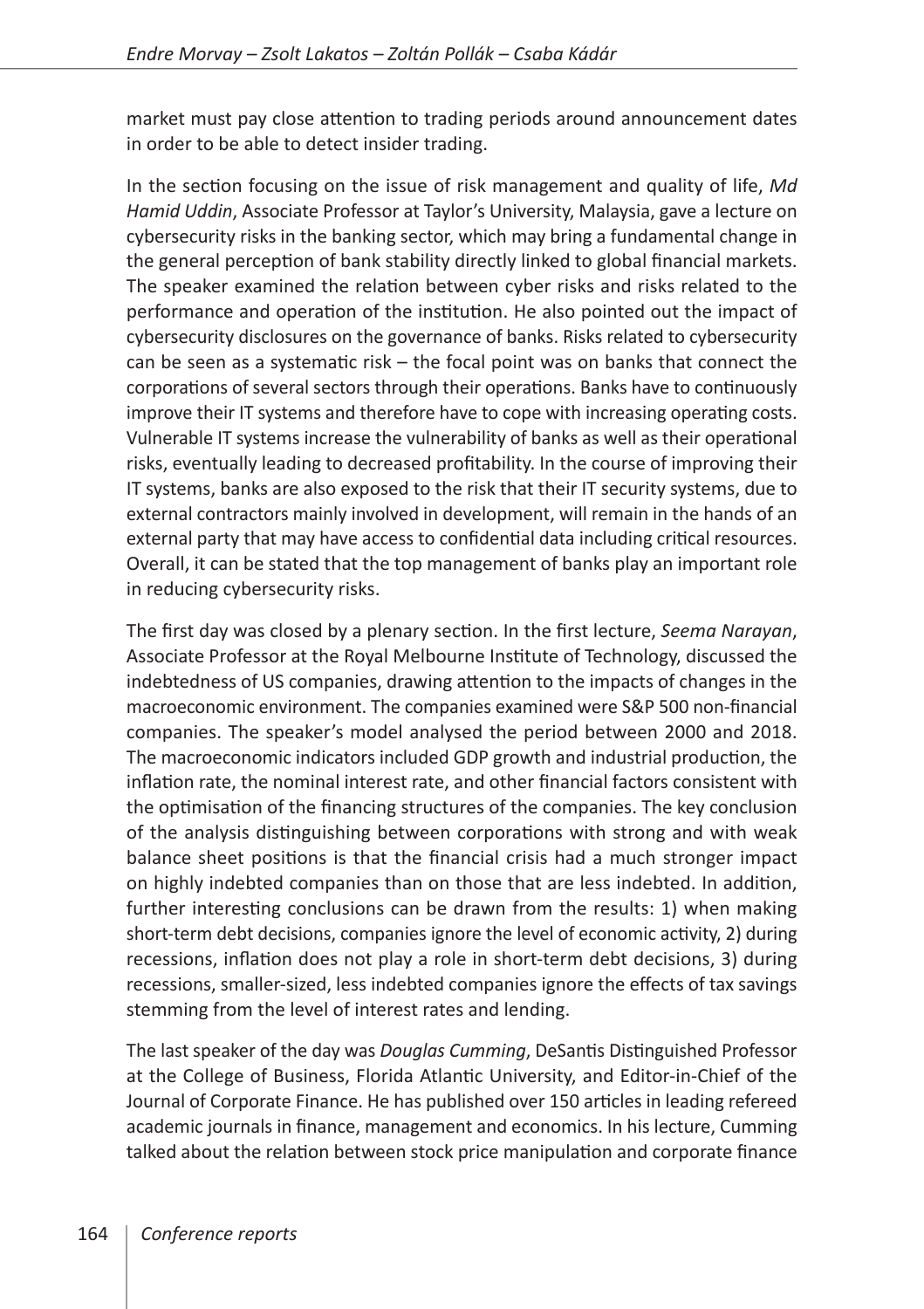businesses such as fusions and acquisitions as well as innovation. In the literature, this topic is exclusively discussed in terms of market microstructure. The findings of his research highlight that manipulation is harmful and it affects not only market microstructure, but also management decisions. In the case of corporate fusions, he found that in addition to decreasing the purchase premium, price manipulations significantly increase the probability of withdrawing the tender offer. In his opinion, this negative effect could be reduced by regulating trading in the greatest detail. In respect of innovation, robust empirical results indicate that enhanced liquidity encourages innovation, but this positive effect may be undermined by manipulation.

The second day of the conference opened with a plenary section with two lectures delivered by renowned foreign invited experts. *Thomas Walker*, Professor of Finance at Concordia University, Montreal, examined in his lecture the role of social innovation, and in particular the financing of social issues. In his introduction, he presented an initiative in Canada implemented with the aim of providing locally grown fresh vegetables at available prices, on a sustainable basis and with a lower environmental impact by facilitating the development of local communities in areas which are difficult to reach. As a possible technological solution he mentioned aquaponic food production in which aquaculture and media-based crop production is accomplished in a symbiotic ecosystem. One of the most important questions is certainly how we can finance these social initiatives. The second part of the lecture presented a range of innovative financing solutions, including community, green or social impact bonds, long-term "patient" capital, solidarity guarantee as well social funds and solidarity-based FinTech solutions. These models lend targeted support to socially useful initiatives by keeping short-term or even long-term yield expectations at moderate levels and by linking financial return to social impact.

The second lecture of the plenary section was given by *Jonathan A. Batten*, Professor of Finance at University Utara Malaysia and Managing Editor of journals Emerging Markets Review and Journal of International Financial Markets Institutions and Money, and Co-editor of Finance Research Letters. He focused on the time-varying, dynamic co-movements among crude oil and major commodities, and their role in hedging market price risks. The speaker examined the relationship between West Texas Intermediate (WTI) crude oil and five agricultural commodities (corn, wheat, rice, sugar and cotton) and three metals (gold, aluminium and copper) in the period between January 1990 and June 2017. Using the results of the correlation analyses of yields, first he pointed out that primarily aluminium and copper had a positive correlation with oil prices. Then he presented the results of examining the hedging error of a portfolio of two elements comprising oil and a commodity. Analysing the time-varying hedge ratio requires the estimation of conditional variances and covariances in a modelling environment taking into account the volatility of the time series of the two elements as well as the delayed effects and cross effects. The